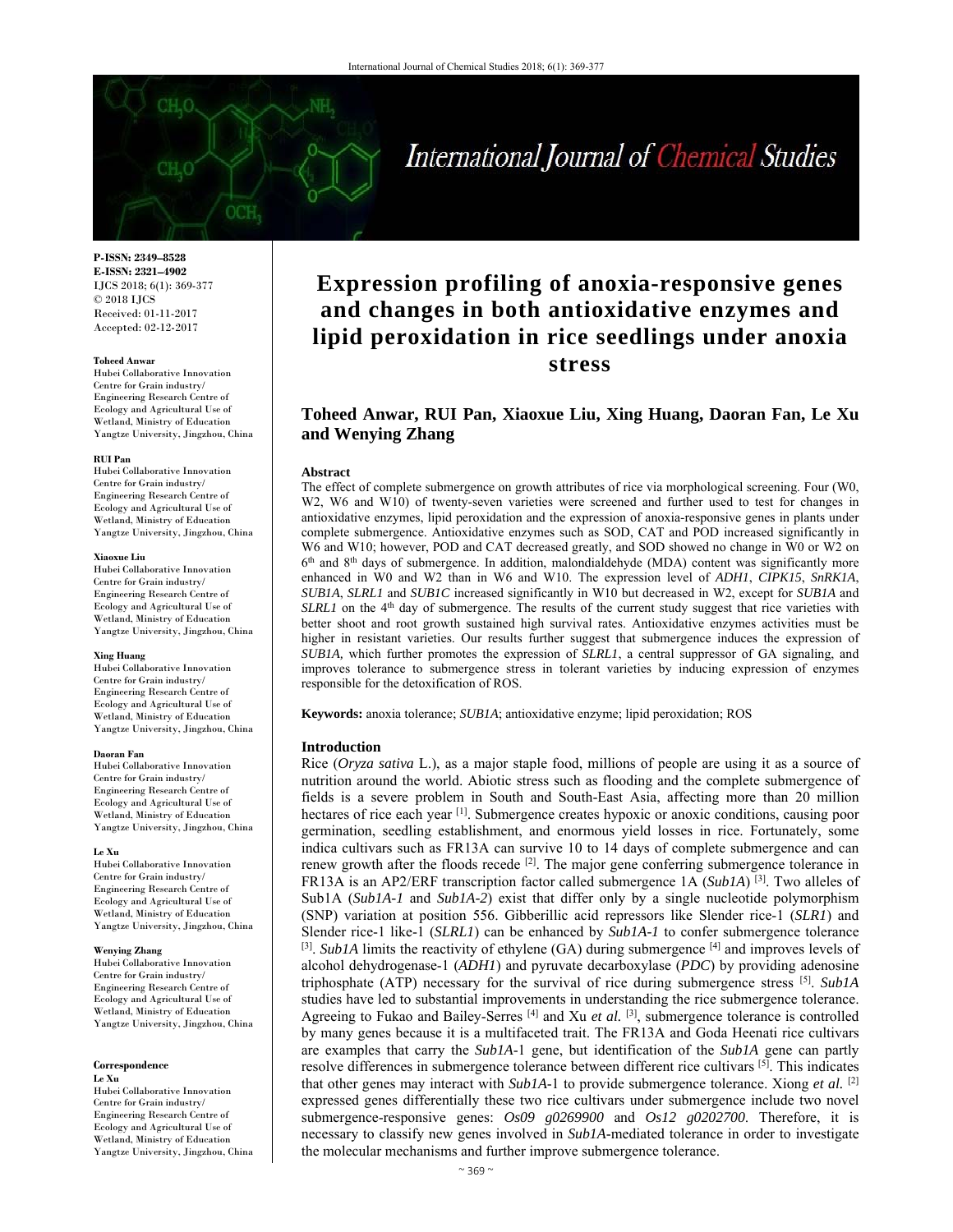Reactive oxygen species (ROS) are aggressive  $O_2$  radicals, which can be enhanced by submergence stress in plants. These  $O<sub>2</sub>$  radicals are also known as active oxygen species (AOS) or reactive oxygen intermediates (ROI), which can cause oxidative injury which includes superoxide  $(O_2)$ , hydrogen peroxide  $(H_2O_2)$  and hydroxyl radicals [6, 7, 8, 9, 10, 11]. Via oxidative damage of chlorophyll, DNA, proteins, lipids, nucleic acids and other macromolecules, O<sub>2</sub> radicals can severely disrupt normal metabolism due to their cytotoxicity  $[12, 13, 14, 15, 16, 17]$ . To defend cellular membranes and organelles from injurious effects of ROS, Plants have developed a multifaceted antioxidant system to mitigate oxidative damage generated by reactive oxygen species [18, 19]. Antioxidative enzymes in combination with numerous peroxidases like ascorbate peroxidase (APX), peroxidase (POD) and glutathione reductase (GR), can ably overcome the activity of ROS  $[20, 21, 22, 23, 24, 25]$ . In the detoxifying process, the first enzyme is SOD transmutes superoxide anion radicals  $(O_2)$  to  $H<sub>2</sub>O<sub>2</sub>$ , after which  $H<sub>2</sub>O<sub>2</sub>$  is converted to water and oxygen by CAT. Gill *et al.* <sup>[26]</sup> and Bonifacio *et al.* <sup>[11]</sup> concluded that,  $H<sub>2</sub>O<sub>2</sub>$  detoxification is followed by the activity of an important ascorbate peroxidase (APX), which also catalyses the conversion of  $H_2O_2$  to water by the reducing power of ascorbate. Ascorbate, glutathione and β-carotene in combination with above antioxidative enzymes plays an important role in the elimination of harmful oxygen compounds [27, 28, 29]. Other endogenous antioxidants include glutathione (GSH), and the associated glutathione metabolism enzyme is an ideal biomolecular compound and play a vital part in protecting plants from oxidative stress injury.

A product of lipid peroxidation called malondialdehyde (MDA) is considered an indicator of oxidative damage. Blokhina *et al.* <sup>[30]</sup> proposed that, reduction in membrane integrity under anoxia is an indication of injury and can be measured by variations in MDA content.

Submergence stress tolerance is correlated with antioxidative enzyme activity and has been proven by numerous studies [31,  $32$ ]. Madamanchi and Alscher  $\left[33\right]$  concluded that high levels of antioxidants provide greater tolerance to oxidative damage. Therefore, the observation of antioxidative enzyme activity in plants a few days following submergence could constitute an efficient technique to identify tolerant varieties [34].

The purpose of the study was to recognize alterations among 27 rice varieties in their response to submergence tolerance. The effect of complete submergence on growth attributes of rice was studied via morphological screening. Furthermore, changes in antioxidant enzyme levels and lipid peroxidation of rice seedlings were examined. Additionally, the expression of anoxia-responsive genes was studied to further understand the tolerance levels of rice varieties to submergence stress.

### **Materials and Methods**

### **Plant material and phenotypic screening**

The study entitled Expression Profiling of Anoxia-Responsive Genes and Changes in both Antioxidative Enzymes and Lipid Peroxidation in Rice Seedlings under Anoxia Stress was conducted under laboratory conditions in the School of Agriculture, Yangtze University, Jingzhou, Hubei, P.R. China during 2015-18. The materials were provided by the School of Agriculture, Yangtze University, P.R. China. Twenty-seven rice varieties were evaluated for submergence tolerance under laboratory conditions listed in Supplementary Table 1. Sodium hypochlorite (0.6 %) were used for seed sterilization (15 min), double-distilled water was used to rinsed the seeds three times and then all the seeds were soaked in tap water for

48 hours in the dark at 25 °C in an incubator  $[35, 36]$ . Sixty healthy seeds from each variety were sown to a 1.5 cm depth into pots filled with fine soil and then were covered by another 1 cm layer of soil, after which the seeds were either submerged in water (10 cm) or plants grew under normal conditions were used as control. Later, all the pots were placed in an incubator that had a light intensity of 500-1000 PAR m<sup>-2</sup>s<sup>-1</sup> (16:8 photoperiod) and a temperature of  $28-25^{\circ}$ C (day/night)  $[35]$ . The germination rate (%), survival rate (%), shoot length (cm) and root length (cm) were measured in triplicate after 21 days of submergence  $[35]$ .

### **Extraction and assays of ROS-scavenging enzymes**

Leaf samples in each experiment were collected on the  $4<sup>th</sup>$ ,  $6<sup>th</sup>$ and  $8<sup>th</sup>$  day of submergence. Fresh leaves (0.2 g) were blended in 1.6 mL of 50 mmol  $L^{-1}$  precooled potassium phosphate buffer (pH 7.8) with the help of quartz sand. The slurry was centrifuged at  $12000 \times g$  for 20 min at 4°C, after which the supernatant was immediately used for enzyme assays. UV-VIS spectrophotometer (UV-1800, Shimadzu, Inc. Japan) were used for all spectrophotometric analyses. The total activity of SOD was evaluated according to Li  $[37]$  by calculating the inhibition of photochemical reduction of nitro tetrazolium blue (NBT) monitored at 560 nm. For this purpose, 3 mL of reaction mixture containing 0.05 mmol L-1 of potassium phosphate buffer  $L^{-1}$  (pH 7.8), 14.5 mmol  $L^{-1}$ methionine, 60 μmol L<sup>-1</sup> riboflavin, 2.25 mmol L<sup>-1</sup> NBT, 30 μmol  $L<sup>-1</sup>$  EDTA and 30 μL of enzyme extract. The reaction mixtures were illuminated for 20 min under a light intensity of 4000 lux. The reduction of NBT was inversely proportional to the SOD activity. Identical solutions that were maintained under darkness served as a blank and as the control. The total POD activity was analysed in terms of one unit (U) of guaiacol oxidized per gram per min as described by Li [37]. Two hundred millilitres of 0.2 mol L<sup>-1</sup> phosphate buffer (pH 6.0) containing 0.076 mL of guaiacol (dissolved by heating) and  $0.112$  mL of  $30\%$  H<sub>2</sub>O<sub>2</sub> solution was used. Thirty microlitres of enzyme extract was added to 3 mL of the reaction mixture, after which the solution was measured at 470 nm as fast as possible. The total activity of CAT was tested according to Li  $[37]$  by measuring the rate of decomposition of hydrogen peroxide  $(H_2O_2)$  monitored at 240 nm. The reaction mixture contained  $0.15$  mol  $L^{-1}$  of potassium phosphate buffer (pH 7.0), 30 % hydrogen peroxide solution and 30 μL of enzyme extract in a volume of 3 mL.

### **Lipid peroxidation**

Lipid peroxidation was assessed as described by  $Li$   $[37]$  with slight modification by measuring the amount of malondialdehyde produced by thiobarbituric acid (TBA). Samples were ground in a mortar containing 1.6 mL of 10 % trichloroacetic acid solution (TCA). 1 mL of the supernatant was taken and mixed with 1 mL of 0.067 % TBA, after which the solution was boiled in water for 30 min. The samples were then chilled and centrifuged again at  $12000 \times g$  for 20 min at 4 °C, after which the samples were monitored at 450, 532 and 600 nm.

### **RNA isolation and analysis of relative gene expression by qRT-PCR**

The total RNA was extracted from rice seedlings on the 4th and 6th days of submergence using TRIzol reagent (Invitrogen, California, USA) according to the manufacturer's instruction. RNA concentrations were determined using a spectrophotometer (NanoDrop 2000, Thermo Fisher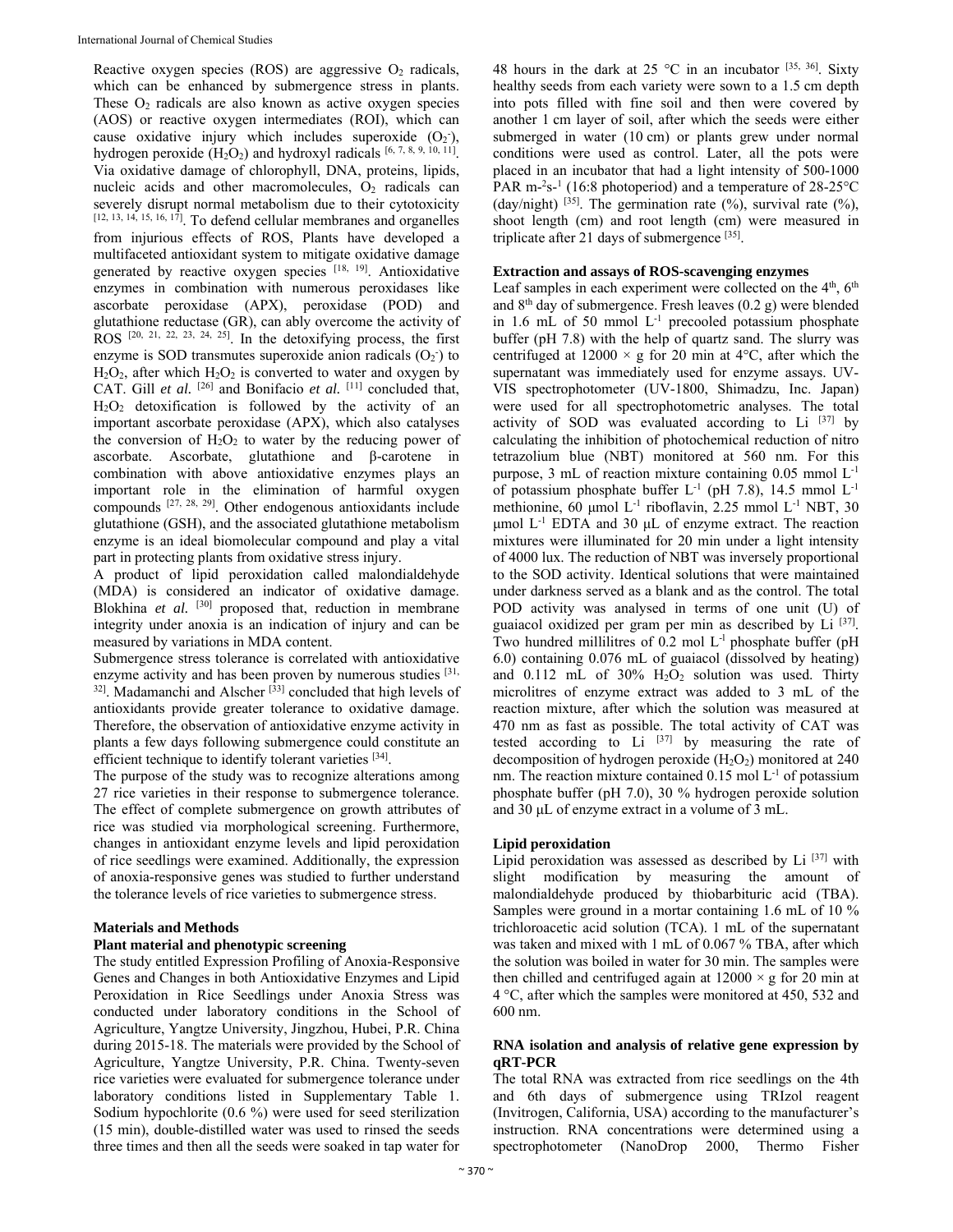Scientific, Wilmington, MA, USA). PrimeScript RT reagent kit with gDNA eraser (Takara, Japan) were used to synthesized first-strand cDNA. qRT-PCR was performed using SYBR Green and a StepOne Plus Real-Time PCR system in accordance with the manufacturer's instructions (QuantStudioTM 6 Flux Real-Time PCR System, Applied Biosystems by Life Technologies, California, USA). The qRT-PCR primers specific for different genes are listed in Supplementary Table 2. To stabilize the expression data, the *Actin1* gene was used as an endogenous control.

### **Statistical analysis**

The experimental design was completely randomized design (CRD) with three replications. Analysis of variance (ANOVA) was performed using Data Processing System (DPS) software. In the figures, all data presented were the mean ± standard errors of three replicates.

| <b>Table 1:</b> Number, names, location and types of rice varieties. |  |  |  |
|----------------------------------------------------------------------|--|--|--|
|                                                                      |  |  |  |

| <b>Number</b>   | <b>Names</b>                         | From                | <b>Indica/Japonica</b>    |
|-----------------|--------------------------------------|---------------------|---------------------------|
| W <sub>0</sub>  | Huajing 74                           | (Guandong)<br>China | <i>Indica</i>             |
| W1              | Tetep                                | Vietnam             | <b>Indica</b>             |
| $\overline{W2}$ | Amol 3 (Sona)                        | Iran                | <b>Indica</b>             |
| W3              | Zhong 4188                           | (Zhejiang) China    | <b>Indica</b>             |
| W <sub>4</sub>  | <b>BG367</b>                         | Bangladesh          | <b>Indica</b>             |
| W <sub>5</sub>  | Zihui100                             | (Anhui) China       | <b>Indica</b>             |
| $W\overline{6}$ | Katy                                 | <b>USA</b>          | Japonica                  |
| W7              | Suyunuo                              | (Jiangsu) China     | Japonica<br>glutinous     |
| W <sub>8</sub>  | <b>IR64</b>                          | Philippines         | <b>Indica</b>             |
| W <sub>9</sub>  | Basmati 385                          | Pakistan            | <b>Indica</b>             |
| W10             | Nanyangzhan                          | (Guangxi) China     | Japonica                  |
| W11             | Basmati 370                          | Pakistan            | <b>Indica</b>             |
| W12             | IR58025B                             | Philippines         | <i>Indica</i>             |
| W13             | Jiangxisimiao                        | (Jiangxi) China     | <i>Indica</i>             |
| W14             | Lianjian33                           | (Zhejiang) China    | Indica black<br>glutinous |
| W15             | Meiguolixiang                        | <b>USA</b>          | <i>Indica</i>             |
| W17             | Ganxiangnuo                          | (Jiangxi) China     | Indica glutinous          |
| W18             | IRAT261                              | Nigeria             | Japonica                  |
| W19             | Kyeema                               | Australia           | Japonica                  |
| W20             | Chenglongshuijingmi (Zhejiang) China |                     | <b>Indica</b>             |
| W21             | IR65598-112-2                        | Philippines         | Japonica                  |
| W22             | Khazar                               | Iran                | Japonica                  |
| W23             | Lemont                               | <b>USA</b>          | Japonica                  |
| W24             | Star bonnet99                        | <b>USA</b>          | Japonica                  |
| W27             | IAPAR9                               | <b>Brazil</b>       | Japonica                  |
| W31             | <b>IR66897B</b>                      | Philippines         | Japonica                  |
| W32             | IR66167-27-5-1-6                     | Philippines         | Japonica                  |

**Table 2:** List of primer sets for qRT-PCR analysis.

| <b>Gene Name</b> | Forward primer (5'-3') | Reverse primer $(5'-3')$ |  |
|------------------|------------------------|--------------------------|--|
| Actin1           | <b>GGTAACATTGTGCTC</b> | <b>GGTGCAACGACCTT</b>    |  |
|                  | AGTGGTGG               | <b>AATCTTCAT</b>         |  |
| ADHI             | <b>ACGAGTTTCAGTTCG</b> | AACCACAACTCGAG           |  |
|                  | <b>TCACCCTCT</b>       | <b>CGCACAAATC</b>        |  |
| CIPK15           | <b>TGGAGATGAATAGC</b>  | <b>GCATACATTGTCTC</b>    |  |
|                  | AGCAGTC                | AACATGA                  |  |
| <b>SLRL1</b>     | GGCGGCGACAATAA         | <b>TACAAACACACGCT</b>    |  |
|                  | CAACAACAGT             | <b>GCTACCATCC</b>        |  |
| SnRK1A           | <b>GAGACACCAAACTC</b>  | <b>ATGCCTCAAGCCAA</b>    |  |
|                  | <b>AGCCACTG</b>        | <b>ACCCAG</b>            |  |
| <b>SUB1A</b>     | AGGTGAAAATGATG         | <b>CTTCCCCTGCATAT</b>    |  |
|                  | CAGG                   | <b>GATATG</b>            |  |

| <i>SUBIC</i> | ATACTCATCGAGTGC   TTAGCTCCAGAAGC |                |
|--------------|----------------------------------|----------------|
|              | TGCTCCGAC                        | <b>GCATGTC</b> |

### **Results and Discussion**

### **Screening of rice varieties at the seedling stage for submergence tolerance**

The relative germination rate  $(\%)$  revealed no significant differences among all varieties under submergence compared to their respective controls. The average relative germination rate was 95%. All the tested varieties germinated well under submergence stress compared to their respective controls (Fig 1A). The above results indicate that tolerance to flooding during germination is a complex process involving numerous mechanisms. Though, tolerance to complete submergence might be not associated with tolerance to flooding, as demonstrated by FR13A, a landrace that is highly tolerant to complete submergence during the vegetative stage [38, 39]. The relative survival rate of rice seedlings decreased significantly under submerged conditions in all varieties except W6 and W10. The highest relative survival rate was noted for W10 (95.1%) followed by W6 (93.9%), while the lowest relative survival rate  $(\%)$  was recorded for W2 (26.22%) and W0 (30.4%) (Fig 1B). The above results indicated that the growth of both the shoots and roots might have started earlier in the tolerant varieties and proceeded faster than the growth in sensitive varieties. The ability of resistant varieties to break starch into soluble sugars during hypoxia stress is likely to play a key role in survival and faster growth in submergence conditions. Our results agreement with those of Angaji *et al.*  $[40]$  and Ismail *et al.*  $[41]$ . The shoot lengths of W6 and W10 significantly increased (10 cm); however, the shoot lengths of W0 and W2 significantly decreased (14 cm) and were lower than those of all other varieties under submergence stress as well as those of the controls (Fig 1C). Shoot lengths increased in W6 and W10 but decreased in W0 and W2 under submergence conditions compared to those of the controls. This finding indicates that a lack of oxygen might cause a reduction in the shoot length of susceptible varieties. Submergence stress depresses shoot growth and causes injury and oxygen depletion in susceptible varieties compared to tolerant varieties [40, 41]. Similarly, root length significantly decreased by submergence. The root lengths of W0 and W2 were highly lower (2.73-4.38 cm) than those of all other genotypes, while W6 and W10 showed no significant change in their root lengths under submergence stress compared to those of the control (Fig 1D). Roots are susceptible to oxygen shortage; since the soil was anaerobic (flooded), the roots were entirely dependent on internal oxygen transport from the shoots. Similar results were reported by Jackson and Ram <sup>[39]</sup>. Thus, noticeable damage to shoots by submergence could be the result of anoxic injury to the roots. Hence, varieties that have good root growth with higher shoot length due to submergence exhibit good survival percentages [42]. This increased activity could be due to the transport of observed oxygen from the environs over shoots to the roots under submergence. The results of the current study are in agreement with those of Sarkar and Bera [42]. In the present study, the rice varieties W6 and W10 showed higher values of relative germination rate, relative survival rate, and shoot length; therefore, these varieties are categorized as submergence tolerant. On the other hand, the varieties W0 and W2 had minimum values for relative survival rate, shoot length and root length; therefore, these varieties can be grouped as sensitive varieties.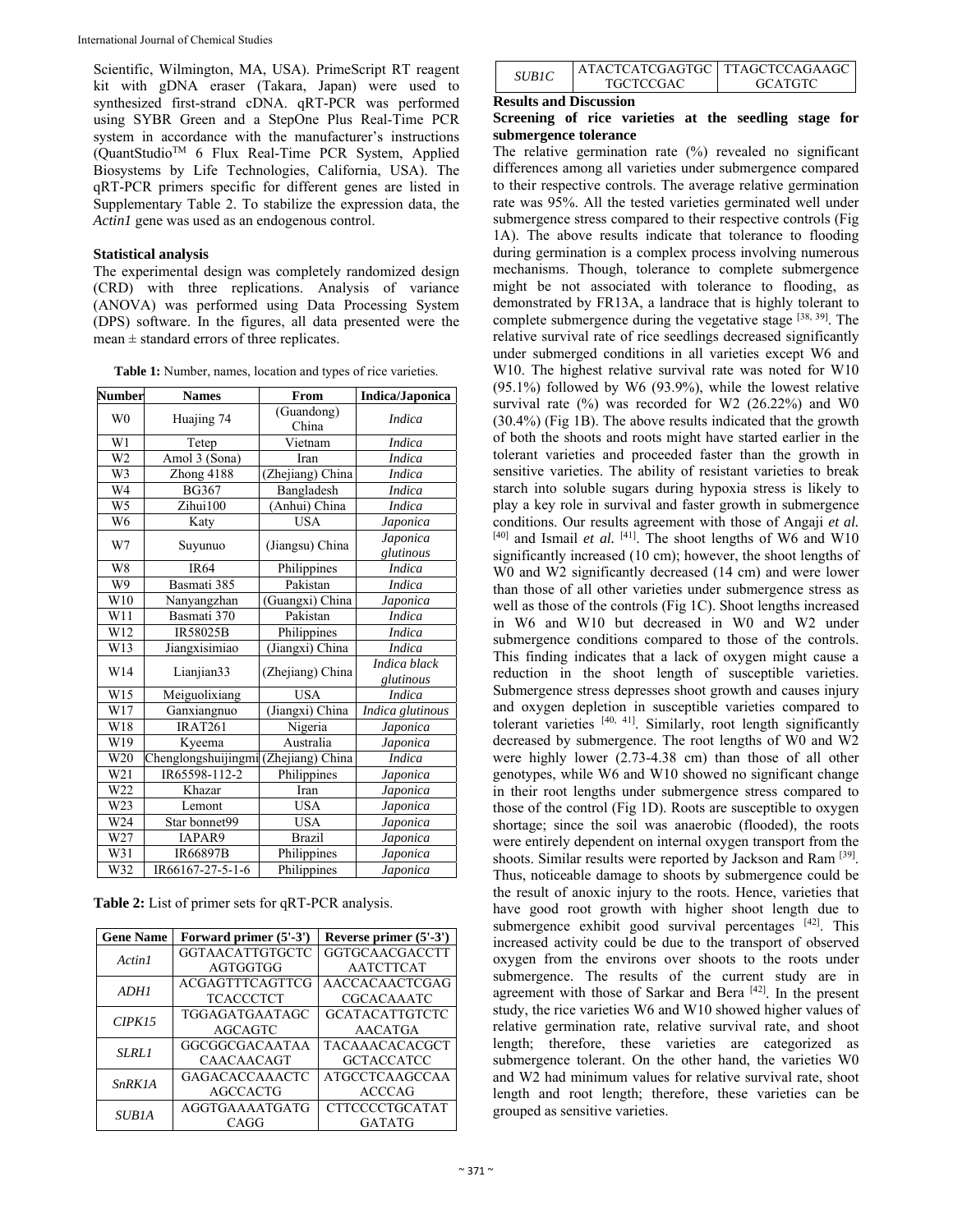

Fig 1: Phenotypic variation among 27 rice varieties

- (A) Relative germination rate (%) of rice varieties after 21-days of submergence treatment at day/night temperature of 28 °C-25 °C. Values are the means  $\pm$  SEs of three replicates.
- (B) Relative survival rate (%) of rice varieties after 21-days of submergence treatment at day/night temperature of 28 °C-25 °C. Values are the means  $\pm$  SEs of three replicates.
- (C) Shoot length (cm) of rice varieties after 21-days of submergence treatment (WL) as compare to control (CK) at day/night temperature of 28 °C-25 °C. Values are the means  $\pm$  SEs of three replicates. Bars with \*\* are significantly different at P<0.01.
- (D) Root length (cm) of rice varieties after 21-days of submergence treatment (WL) as compare to control (CK) at day/night temperature of 28 °C-25 °C. Values are the means ± SEs of three replicates. Bars with \*\* are significantly different at P<0.01.

From the above results, based on their performance for germination, survival, shoot length and root length, W6 and W<sub>10</sub> showed tolerance to submergence stress, while W<sub>0</sub> and W<sub>2</sub> were susceptible (Fig 2). Therefore, these varieties are

worth further studying to assess their contributions of the induced responses of antioxidative enzymes to tolerate submergence stress.



**Fig 2:** Images of rice plants treated with 21-days of submergence stress (WL) as compare to control (CK). Effects of submerged conditions on antioxidative enzymes activities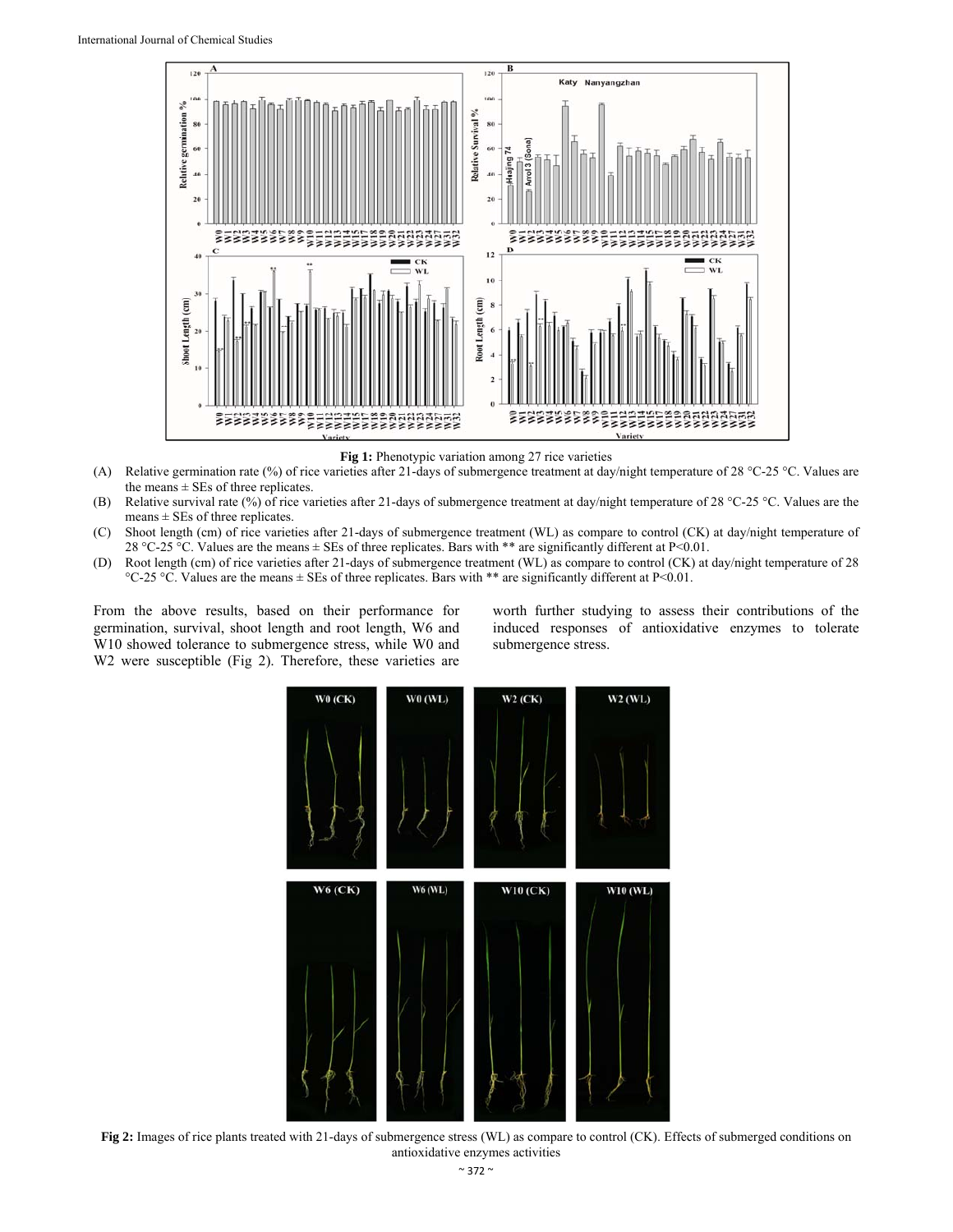Antioxidative enzyme activity reflects the role of reactive  $O<sub>2</sub>$ scavenging enzymes in providing tolerance to submergence stress. There was a significant difference in SOD activities in W6 and W10, while W0 and W2 showed no significant differences, as shown in Fig 3A. The SOD activity in W6 and W10 were significantly higher than that of the control on the 6th and 8th days of submergence, while W0 and W2 showed no change throughout the submergence period. In addition, W6 and W10 proved to have better tolerance by increasing SOD activity on  $6<sup>th</sup>$  and  $8<sup>th</sup>$  days of complete submergence (Fig 3A). These observations are in line with those of Chugh *et al.* [43]. In the antioxidative systems of plants, SOD can affect the status of other activated species, such as  $H_2O_2$  and OH [44]. Higher levels of  $O_2$  enhance the activities SOD and other protective enzymes under submergence [45].

POD and CAT activities significantly increased in W6 and W10 on the  $6<sup>th</sup>$  and  $8<sup>th</sup>$  days, while no significant changes were observed on the 4<sup>th</sup> day of submergence (Fig 3B and Fig 3C). W0 and W2 showed no changes in POD or CAT activities until the  $6<sup>th</sup>$  day, after which the activities significantly decreased on 8<sup>th</sup> day of submergence compared to those of the control. The activities of POD and CAT increased in W6 and W10 but decreased in W0 and W2 under submergence conditions. Previous studies reported higher inductions of POD and CAT activity in anoxia-tolerant barley cultivars than in susceptible ones under water-logged conditions  $[11]$ . Ushimaru *et al.*  $[46]$  testified that the potential absorption of molecular oxygen from water was the cause for the increased activity of these enzymes under submergence. We observed a similar trend in the present study: W0 and W6 displayed a higher level of SOD, POD and CAT than did W0 and W2.



**Fig 3:** Variation in antioxidative enzyme activities among four rice varieties due to submergence stress.

- (A) SOD activity of rice varieties at different days of submergence treatment (WL) (4<sup>th</sup>, 6<sup>th</sup> and 8<sup>th</sup>) as compare of control (CK). Values are the means ± SEs based on three independent assays for each determination. Bars with different lowercase letters indicate significant difference at P<0.05.
- **(B)** POD activity of rice varieties at different days of submergence treatment (WL) (4<sup>th</sup>, 6<sup>th</sup> and 8<sup>th</sup>) as compare of control (CK). Values are the means ± SEs based on three independent assays for each determination. Bars with different lowercase letters indicate significant difference at P<0.05.
- **(C)** CAT activity of rice varieties at different days of submergence treatment (WL) (4<sup>th</sup>, 6<sup>th</sup> and 8<sup>th</sup>) as compare of control (CK). Values are the means ± SEs based on three independent assays for each determination. Bars with different lowercase letters indicate significant difference at P<0.05.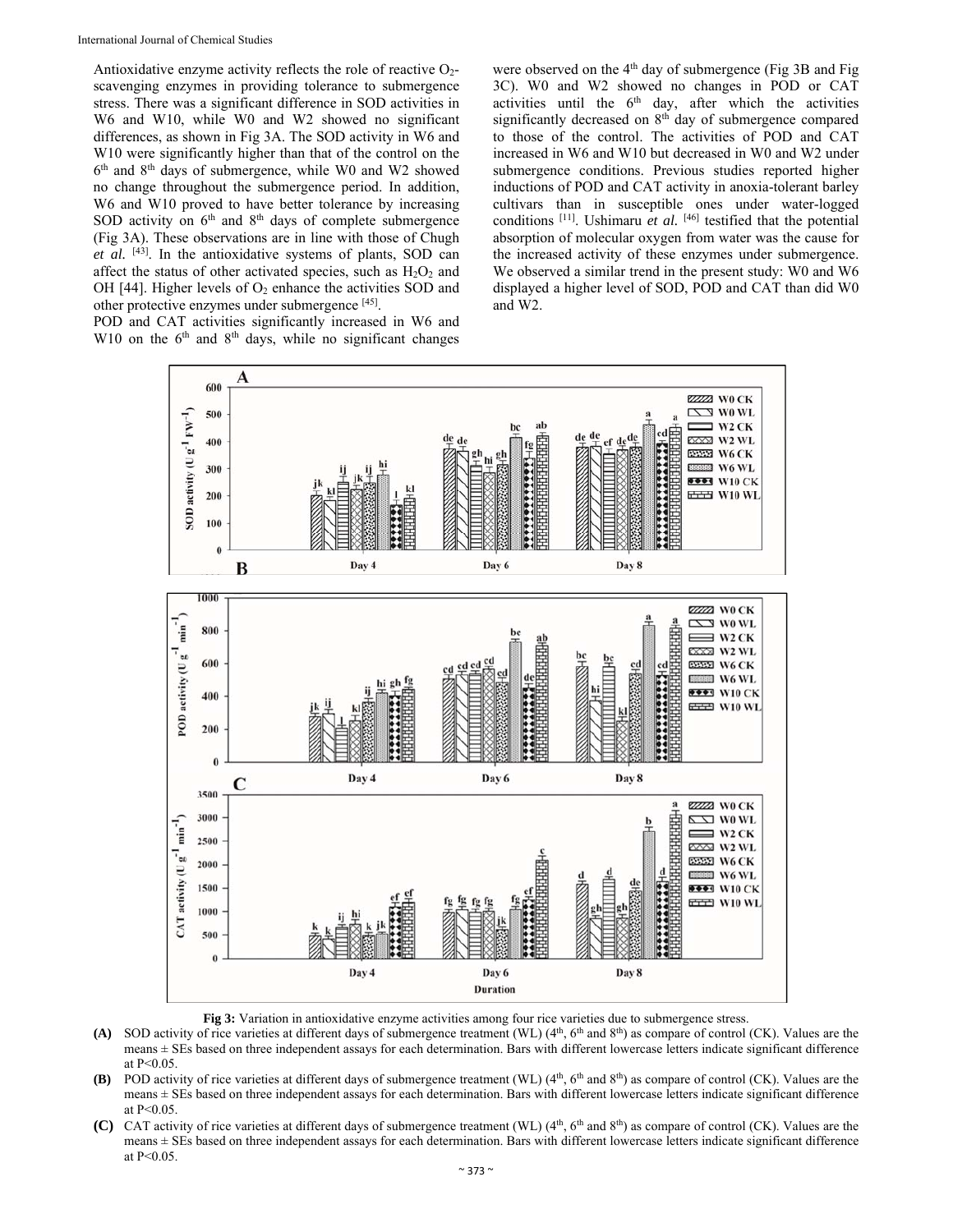### **Effects of submergence stress on lipid peroxidation**

The lipid peroxidation levels, measured as the content of MDA, of the four rice varieties are shown in Fig 4. There were no significant differences in MDA contents on the  $4<sup>th</sup>$ day of submergence treatment across all varieties (Fig 4A). The MDA contents in W0 and W2 were significantly higher than those of the control on the 6<sup>th</sup> day of the submergence treatment, while no significant changes were noted for W6 and W10 (Fig 4B). The MDA contents were significantly higher in all varieties than in their respective controls on the 8<sup>th</sup> day of submergence, but these values were much higher in W0 and W2 than in W6 and W10 (Fig 4C). Jain *et al.*  $[47]$ 

determined that free radical-induced peroxidation of lipid membranes is a consideration of stress-induced damage at the cellular level. A reduction in the integrity of the membrane is a sign of anoxia damage and can be measured as variations in lipid content and composition [30]. Therefore, the MDA content level during peroxidation of membrane lipids is often used as a sign of oxidative injury. In our study, the lower MDA contents in W6 and W10 than in W0 and W2 indicate less oxidative damage in W6 and W10 than in W0 and W2. Alike results were stated by Albrecht and Wiedenroth [48] and by Pfister-Sieber and Braendle [49].





(A) MDA contents of four rice varieties at  $4<sup>th</sup>$  day of submergence treatment (WL) as compare of control (CK). Values are the means  $\pm$  SEs based on three independent assays for each determination. Bars with different lowercase letters indicate significant difference at P<0.05.

(B) MDA contents of four rice varieties at 6th day of submergence treatment (WL) as compare of control (CK). Values are the means ± SEs based on three independent assays for each determination. Bars with different lowercase letters indicate significant difference at P<0.05.

(C) MDA contents of four rice varieties at  $8<sup>th</sup>$  day of submergence treatment (WL) as compare of control (CK). Values are the means  $\pm$  SEs based on three independent assays for each determination. Bars with different lowercase letters indicate significant difference at P<0.05.

#### **Analysis of anoxia-related genes expression**

On the basis of the above results, W2 (susceptible) and W10 (tolerant) were selected to further study and compare the expression levels of 6 genes. The studied genes include *SUB1A*, *SLRL1*, and alcohol dehydrogenase 1 (*ADH1*), each of which plays an important role in redirecting the switch from aerobic to anaerobic fermentation in low oxygen environments [50]; interaction of calcineurin B-like protein kinase 15 (*CIPK15*), which is a component of the signal transduction pathway that stimulates the elongation of rice coleoptile under hypoxia and participates in the detection of sugar during anaerobic germination [22]; and Snf1-related protein kinase 1 (*SnRK1A*), which is a plant global energy and stress sensor regulated by *CIPK15*<sup>[22]</sup>, together with an allele of *SUB1C* ethylene responsive factor (ERF). Though, it is not acknowledged whether the *SUB1C* allele has any effect on the level of tolerance, as stated by Xu *et al.* [3].

The expression level of all genes was significantly higher in W10, while the expression level of *ADH1*, *CIPK15*, *SnRK1A* and *SUB1C* was significantly lower than that of the control in W2 on the  $4<sup>th</sup>$  day of submergence (Fig 5). The expression level of *SLRL1* and *SUB1A* enhanced significantly in both varieties on the 4<sup>th</sup> day of submergence, but the increase was much higher in W10 than in W2. The expression level of the genes on the 6<sup>th</sup> day of submergence treatment for both varieties was inconclusive. The expression level of *SUB1A*, *SLRL1*, *ADH1*, *CIPK15*, *SnRK1* and *SUB1C* was much higher in W10 than in W2 under submergence conditions. The expression of *SUB1A* increased the growth of the GA signalling repressor *SLRL1* and reduced GA-inducible gene expression under submergence stress. An increase in the expression level of *SLRL1* was stimulated by ethylene, which in turn encouraged *SUB1A* expression in W10; these results are in agreement with those of Fukao *et al.* [51]. Fukao and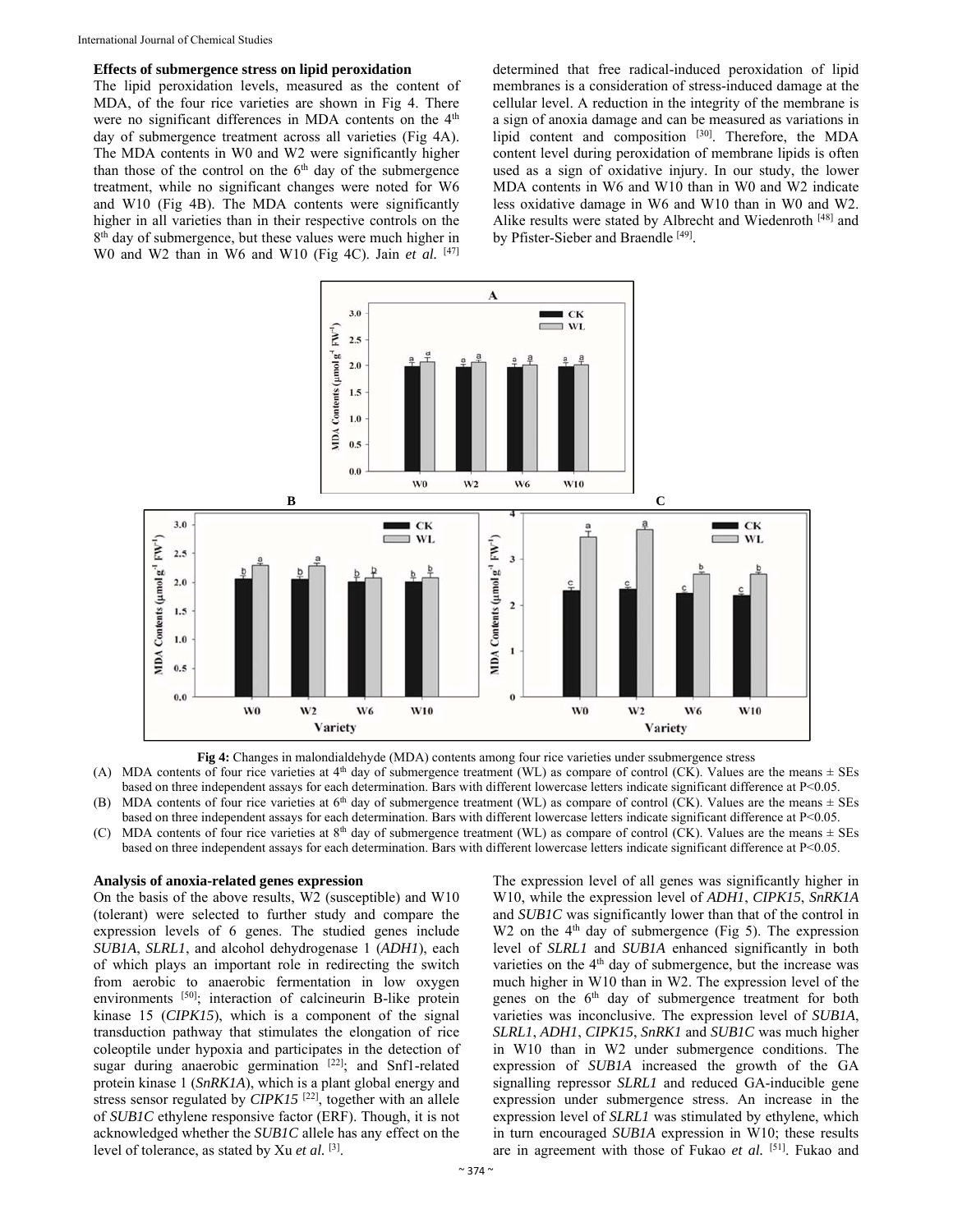Bailey-Serres [4] further concluded that *SUB1A* stimulates the expression of the gene encoding alcohol dehydrogenase (*ADH1*), an enzyme necessary for fermentative metabolism, and represses the GA-mediated induction of the genes that are involved in starch degradation and cell elongation in leaves, thereby preserving energy until floodwaters recede. This conclusion is in agreement with the results of the current study. *CIPK15* promoted anaerobic starch degradation during seed germination and during early seedling growth under submergence stress by improving the growth of the sucrose non-fermenting-1 (SNF1)-related kinase 1 (*SnRK1*) protein and triggering the level SnRK1A-dependent signalling cascades by directly interacting with the kinase, as suggested by Tamang and Fukao  $[52]$ . The increase in the expression

level of *SnRK1A* in W10 might be due to sugar starvation caused by the rapid consumption of soluble carbohydrates during the germination and seedling stages, as reported by Lu *et al.* [53]. The expression level of *SUB1C* increased under submergence stress in W10; these results are in agreement with those of Xu *et al.* <sup>[3]</sup>, who reported that the transcription of *SUB1C* is strongly upregulated by submergence in tolerant varieties. The above results indicated that increased expression levels of *SUB1A* in W10 promote plants submergence stress tolerance by regulating genes involved in anaerobic metabolism  $[4, 51]$ . However, W10 again showed higher expression levels for all studied genes under submerged conditions than did W2, indicating the tolerance level of W10 was higher than that of W2.



**Fig 5:** Expression profiling of anoxia-responsive genes

(A) Expression level of *ADH1* at 4<sup>th</sup> and 6<sup>th</sup> day of submergence treatment (WL) as compare to control.

(B) Expression level of *CIPK15* at 4<sup>th</sup> and 6<sup>th</sup> day of submergence treatment (WL) as compare to control.

(C) Expression level of *SnRK1A* at 4th and 6th day of submergence treatment (WL) as compare to control.

(D) Expression level of *SUB1A* at 4th and 6th day of submergence treatment (WL) as compare to control. (E) Expression level of *SLRL1* at  $4<sup>th</sup>$  and  $6<sup>th</sup>$  day of submergence treatment (WL) as compare to control.

(F) Expression level of *SUB1C* at 4th and 6th day of submergence treatment (WL) as compare to control.

### **Conclusion**

Antioxidative enzymes are very important for submergence tolerance in rice. There are genetic differences between germination, survival, shoot elongation, root growth and antioxidative enzyme synthesis levels of tolerant and sensitive rice varieties. In this study, W6 and W10 showed tolerance to submergence stress by exhibiting better shoot growth, root growth, and survival; higher levels of ROS-detoxifying enzyme (SOD, POD and CAT) activities; low levels of MDA; and high expression levels of all studied anoxia-responsive genes than did W0 and W2 under submerged conditions. Therefore, this study demonstrated that plants that have better shoot and root growth sustain higher survival rates under submerged conditions than do plants with poorer shoot and root growth. Submergence-tolerant varieties must have the capacity to accumulate higher antioxidative enzyme activities. Our results further propose that increased expression levels of

*SUB1A* encourage plants submergence stress tolerance by regulating genes involved in anaerobic metabolism.

#### **References**

- 1. FAOSTAT. Food and agriculture organization of the United Nations statistics, 2016. [Online]. Available: http://www.fao.org/faostat
- 2. Xiong H, Yang J, Li Y. Identification of submergenceresponsive genes in two *indica* rice genotypes carrying *SUB1A-1* but exhibiting differential tolerance. J Plant Bio. 2012; 55(3):233-241.
- 3. Xu K, Xia X, Fukao T, Canlas P, Maghirang-Rodriguez R, Heuer S, *et al*. *Sub1A* is an ethylene response factorlike gene that confers submergence tolerance to rice. Nature. 2006; 442:705-708.
- 4. Fukao T, Bailey-Serres J. Submergence tolerance conferred by *Sub1A* is mediated by *SLR1* and *SLRL1*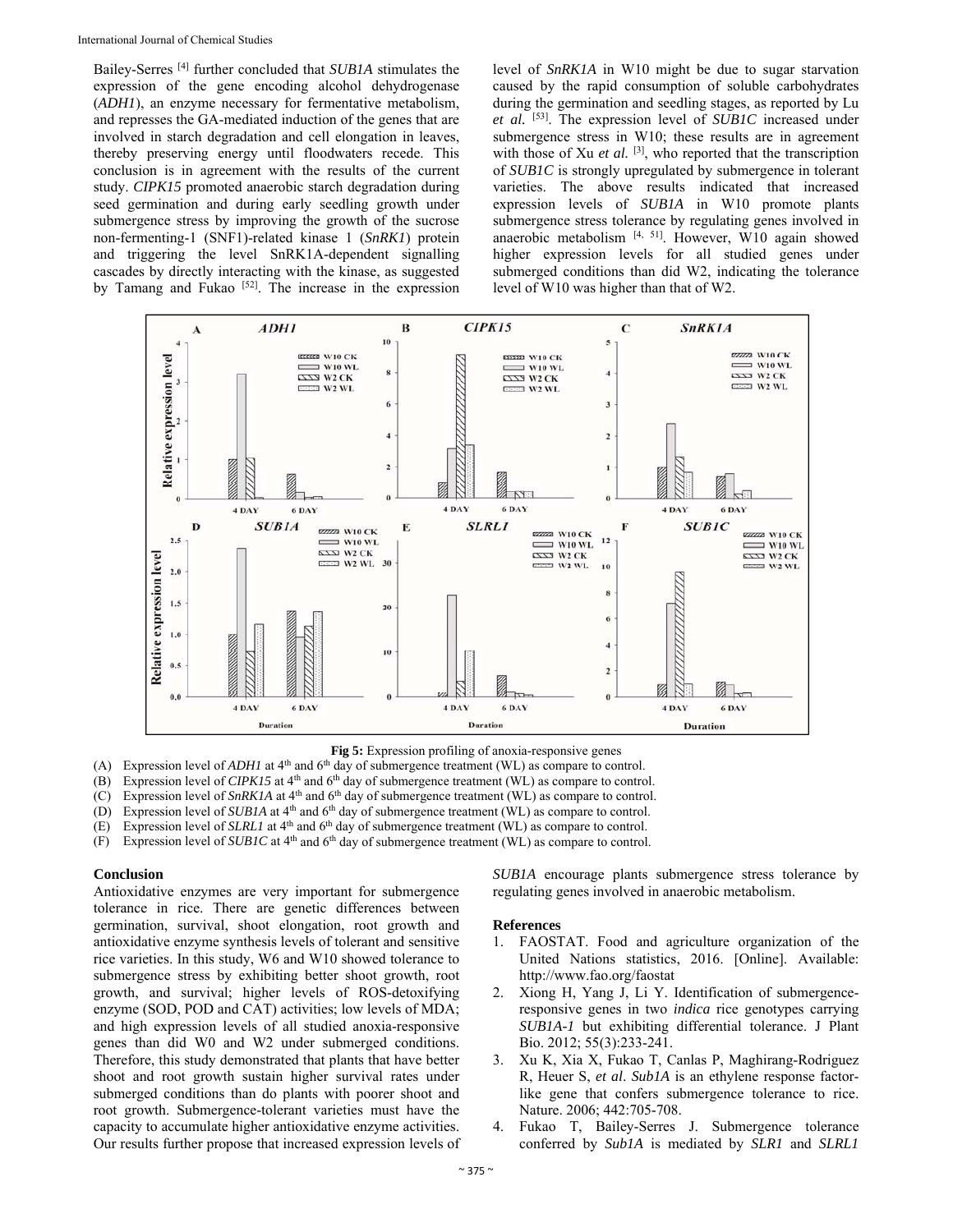restriction of gibberellin responses in rice. Proceed. Natl. Acad. Sci. 2008; 105:16814-16819.

- 5. Perata P, Voesenek LA. Submergence tolerance in rice requires *Sub1A* an ethylene-response-factor-like gene. Trend. Plant Sci. 2017; 12(2):43-46.
- 6. Caverzan A, Casassola A, Brammer SP. Antioxidant responses of wheat plants under stress. Genet. Mol. Bio. 2016; 39(1):1-6.
- 7. Jajic I, Sarna T, Strzalka K. Senescence stress and reactive oxygen species. Plants. 2015; 4(3):393-411.
- 8. Hossain MM, Bhattacharjee S, Armin SM, Qian P, Xin W, Li HY, et al. Hydrogen peroxide priming modulates abiotic oxidative stress tolerance: insights from ROS detoxification and scavenging. Front. Plant Sci. 2015; 6:1-19.
- 9. Cruz de Carvalho MH. Drought stress and reactive oxygen species: production, scavenging and signaling, Plant Sig. Behav. 2008; 3:156-165.
- 10. Jackson M, Colmer T. Response and adaptation by plants to flooding stress. Ann. Bot. London. 2005; 96(4):501- 505.
- 11. Zhang Z, Jiang H, Wei Z, Zheng Y. Study on enzymology in root of maize inbred after waterlogging stress. Hubei Agric. Sci. 2002; 1(3):25-27.
- 12. Azevedo Neto AD, Prisco JT, Enéas-Filho J, de Abreu CEB, Gomes-Filhoet E. Effect of salt stress on antioxidative enzymes and lipid peroxidation in leaves and roots of salt-tolerant and salt-sensitive maize genotypes. Environ. Exp. Bot. 2006; 56(1):87-94.
- 13. Farr SB, Kogoma T. Oxidative stress responses in *Escherichia coli* and *Salmonella typhimurium*. Microbio. Revi. 1991; 55(4):561-585.
- 14. Imlay JA. Pathways of oxidative damage. Ann. Rev. Microbio. 2003; 57(1):395-418.
- 15. McKersie BD, Leshem YY. Stress and stress coping in cultivated plants, Kluwer Academic Publishers Dordrecht, 1994.
- 16. Mishra S, Jha A, Dubey R. Arsenite treatment induces oxidative stress upregulates antioxidant system and causes phytochelatin synthesis in rice seedlings. Protoplasma. 2011; 248(3):565-577.
- 17. Srivastava S, Dubey R. Manganese-excess induces oxidative stress lowers the pool of antioxidants and elevates activities of key antioxidative enzymes in rice seedlings. Plant Grow. Reg. 2011; 64(1):1-16.
- 18. Kong L, Wang F, Si J, Feng B, Zhang B, Li S, *et al.* Increasing in ROS levels and callose deposition in peduncle vascular bundles of wheat (*Triticum aestivum* L.) grown under nitrogen deficiency. J. Plant Interaction 2013; 8(2):109-116.
- 19. Huseynova IM, Aliyeva DR, Aliyev JA. Subcellular localization and responses of superoxide dismutase isoforms in local wheat varieties subjected to continuous soil drought. Plant Physio. Biochem. 2014; 81:54-60.
- 20. Caverzan A, Bonifacio A, Carvalho FE, Andrade CM, Passaia G, Schünemann M, *et al.* The knockdown of chloroplastic ascorbate peroxidases reveals its regulatory role in the photosynthesis and protection under photooxidative stress in rice. Plant Sci. 2014; 214: 74-87.
- 21. Bonifacio A, Martins MO, Ribeiro CW, Fontenele AV, Carvalho FE, Margis‐Pinheiro M, *et al.* Role of peroxidases in the compensation of cytosolic ascorbate peroxidase knockdown in rice plants under abiotic stress. Plant Cell Environ. 2011; 34(10):1705-1722.
- 22. Lee KW, Chen PW, Lu CA, Chen S, Ho THD, Yu SM. Coordinated responses to oxygen and sugar deficiency allow rice seedlings to tolerate flooding. Sci. Signal. 2009; 2(91):ra61-ra61.
- 23. Neeraja C, Maghirang-Rodriguez R, Pamplona AM, Heuer S, Collard B, Septiningsih E *et al.* A markerassisted backcross approach for developing submergencetolerance rice cultivars. Theor. Appl. Genet. 2007; 115: 767-776.
- 24. Oidaira H, Sano S, Koshiba T, Ushimaru T. Enhancement of antioxidative enzyme activities in chilled rice seedlings. J Plant physio. 2000; 156(5-6):811- 813.
- 25. Lee DH, Lee CB. Chilling stress-induced changes of antioxidant enzymes in the leaves of cucumber: in gel enzyme activity assays. Plant science. 2000; 159(1):75- 85.
- 26. Gill SS, Anjum NA, Gill R, Yadav S, Hasanuzzaman M, Fujita M *et al.* Superoxide dismutase-mentor of abiotic stress tolerance in crop plants. Environ. Sci. Pollu. Res. 2015; 22(14):10375-10394.
- 27. [27] Das K, Roychoudhury A. Reactive oxygen species (ROS) and response of antioxidants as ROS-scavengers during environmental stress in plants. Front. Environ. Sci. 2014; 2: 53-65.
- 28. Babizhayev MA. Mitochondria induce oxidative stress, generation of reactive oxygen species and redox state unbalance of the eye lens leading to human cataract formation: disruption of redox lens organization by phospholipid hydroperoxides as a common basis for cataract disease. Cell biochem. Fun. 2011; 29(3):183- 206.
- 29. Suh MH, Kwon JW, Wee WR, Han YK, Kim JH, Lee JH. Protective effect of ascorbic acid against corneal damage by ultraviolet B irradiation: a pilot study. Cornea 2008; 27(8):916-922.
- 30. Blokhina O, Virolainen E, Fagerstedt KV. Antioxidants, oxidative damage and oxygen deprivation stress: a review. Ann. Bot. London. 2003; 91(2):179-194.
- 31. Jaleel CA, Riadh K, Gopi R, Manivannan P, Inès J, Al-Juburi HJ *et al.* Antioxidant defense responses: physiological plasticity in higher plants under abiotic constraints. Acta Physio. Plant. 2009; 31(3):427-436.
- 32. Hameed A, Bibi N, Akhter J, Iqbal N. Differential changes in antioxidants proteases and lipid peroxidation in flag leaves of wheat genotypes under different levels of water deficit conditions. Plant Physio. Biochem. 2011; 49(2):178-185.
- 33. Madamanchi NR, Alscher RG. Metabolic Bases for Differences in Sensitivity of Two Pea Cultivars to Sulfur Dioxide. Plant Physio. 1991; 97(1):88-93.
- 34. Ismail AM, Singh US, Singh S, Dar MH, Mackill DJ. The contribution of submergence-tolerant (*Sub1*) rice varieties to food security in flood-prone rainfed lowland areas in Asia. Field Crop Res. 2013; 152:83-93.
- 35. Septiningsih EM, Ignacio JCI, Sendon PM, Sanchez DL, Ismail AM, Mackill DJ. QTL mapping and confirmation for tolerance of anaerobic conditions during germination derived from the rice landrace Ma-Zhan Red. Theor. Appl. Genet. 2013; 126(5):1357-1366.
- 36. Takahashi T, Saika H, Matsumura H, Nagamura Y, Tsutsumi N, Nishizawa NK *et al.* Cell division and cell elongation in the coleoptile of rice alcohol dehydrogenase 1-deficient mutant are reduced under complete submergence. Ann. Bot. London. 2011; 108(2):253-261.